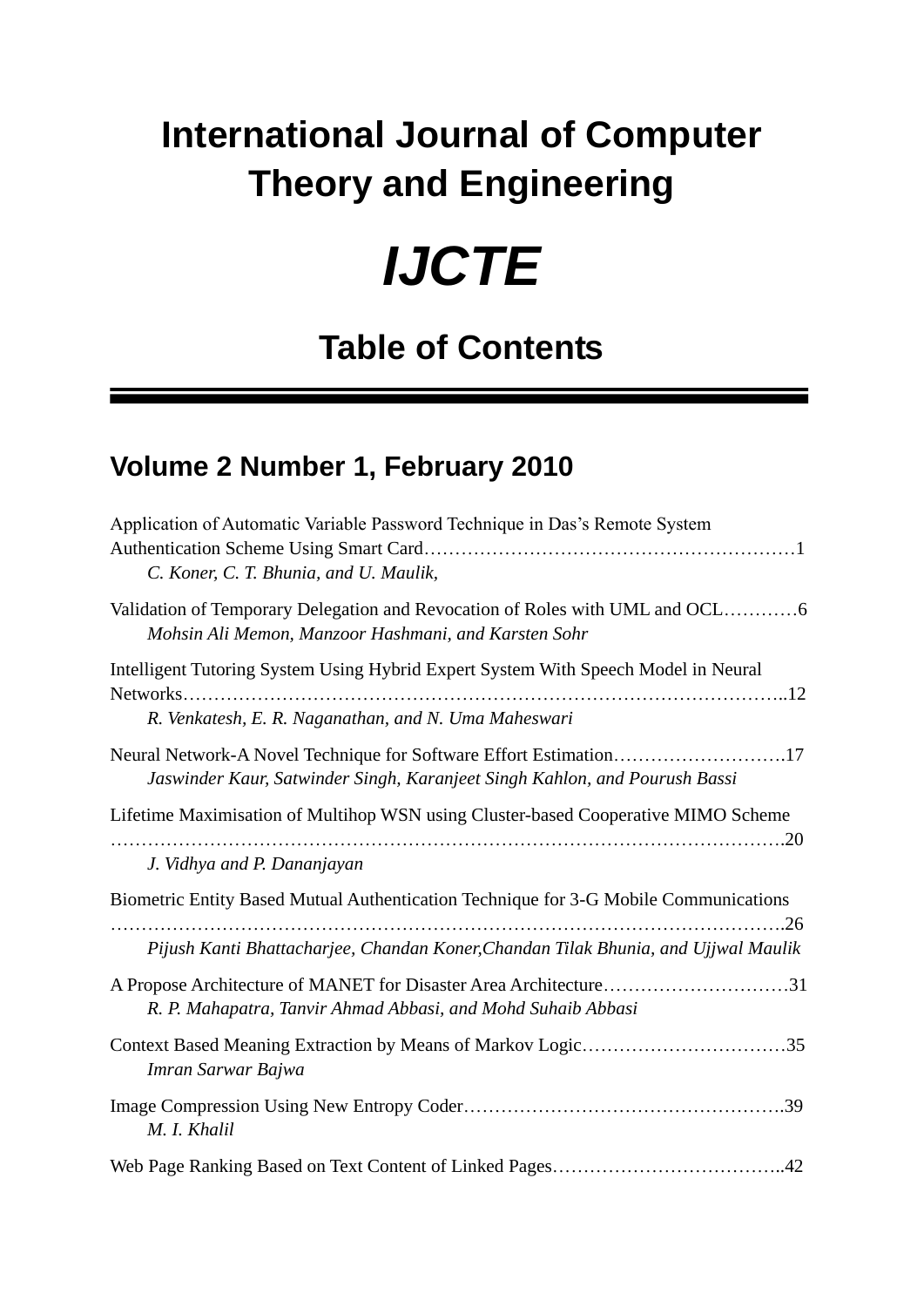*P. C. Saxena, J. P. Gupta, and Namita Gupta*

| L. Sreenivasulu Reddy, K .Ramakrishna Prasad, N. Ch. S. N. Iyengar, and V.<br>Ramachandran                                                                                |
|---------------------------------------------------------------------------------------------------------------------------------------------------------------------------|
| Fuzzy multicriteria decision-making approach for Collaborative recommender systems57<br>K. Palanivel and R. Sivakumar                                                     |
| Distance Measurement of an Object or Obstacle by Ultrasound Sensors using P89C51RD2                                                                                       |
| A. K. Shrivastava, A. Verma, and S. P. Singh                                                                                                                              |
| Satish Kumar                                                                                                                                                              |
| Shalini Jain and Satbir Jain                                                                                                                                              |
| A Meta-Model Based Approach for Definition of a Multi-Formalism Modeling Framework                                                                                        |
| Hamid Mohammad Gholizadeh and Mohammad Abdollahi Azgomi                                                                                                                   |
| Grid Operating System: Making Dynamic Virtual Services in Organizations96<br>Sanjeev Puri and Qamas Abbas                                                                 |
| M. Abomhara, Omar Zakaria, Othman O. Khalifa                                                                                                                              |
| Dynamic route selection: An artificial intelligence based approach111<br>P. Chakrabarti                                                                                   |
| Saeed Farzi, Ahmad Baraani Dastjerdi                                                                                                                                      |
| Fuzzy Logic approach to Recognition of Isolated Arabic Characters119<br>Majida Ali Abed, Hamid Ali Abed AL-Asadi, Zainab sabah Baha Al-Deen, Ahmad Naser<br><i>Ismail</i> |
| Sushil Garg, K. S. Kahlon, and P. K. Bansal                                                                                                                               |
| Enchanced Self Umpiring System For Security Using Salvaging Route Reply129<br>Ayyaswamy Kathirvel and Rengaramanujam Srinivasan                                           |
| Suman Deswal and Sukhbir Singh                                                                                                                                            |
| Shalini Batra, Seema Bawa                                                                                                                                                 |
|                                                                                                                                                                           |